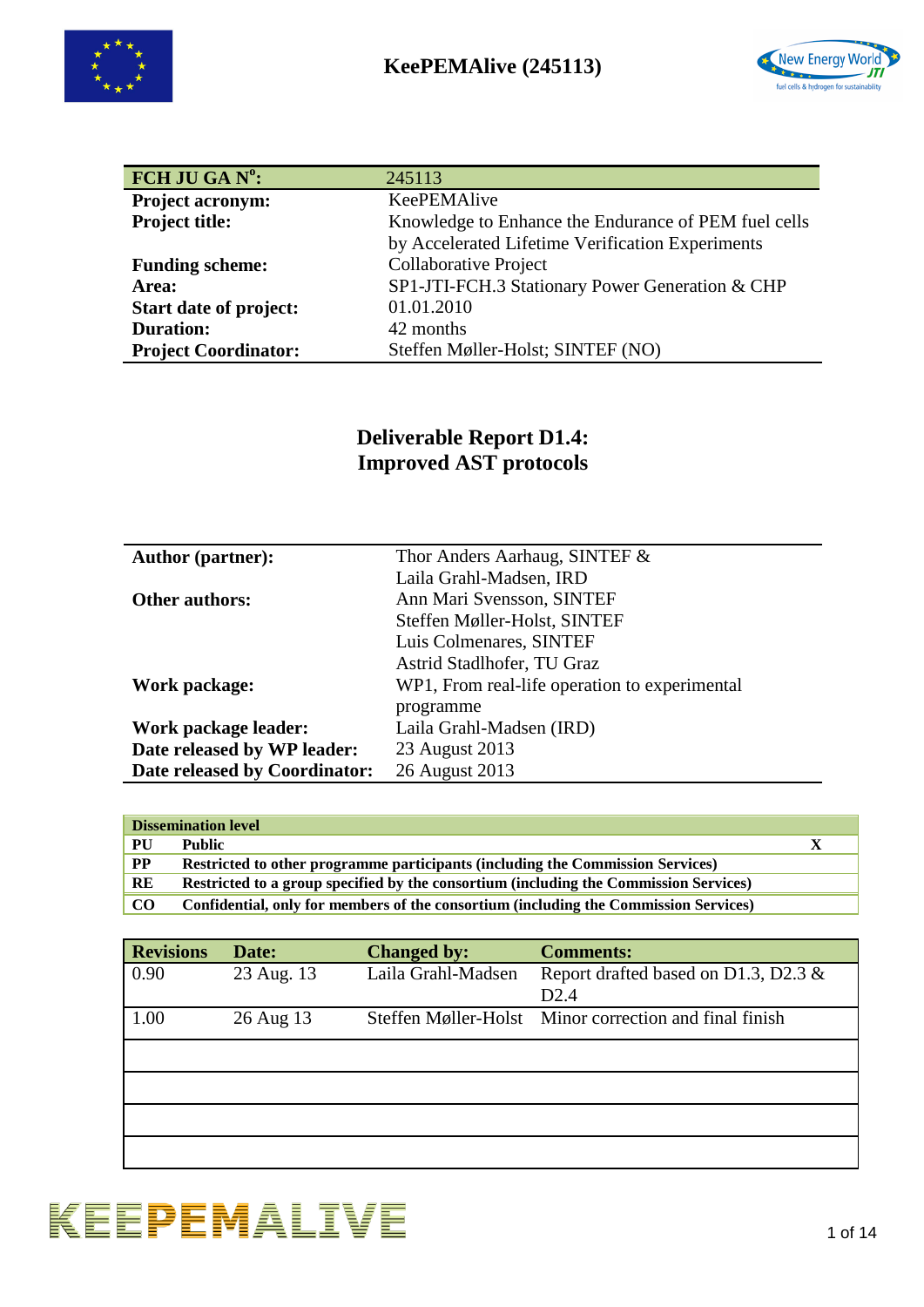



## <span id="page-1-0"></span>**TABLE OF CONTENT**

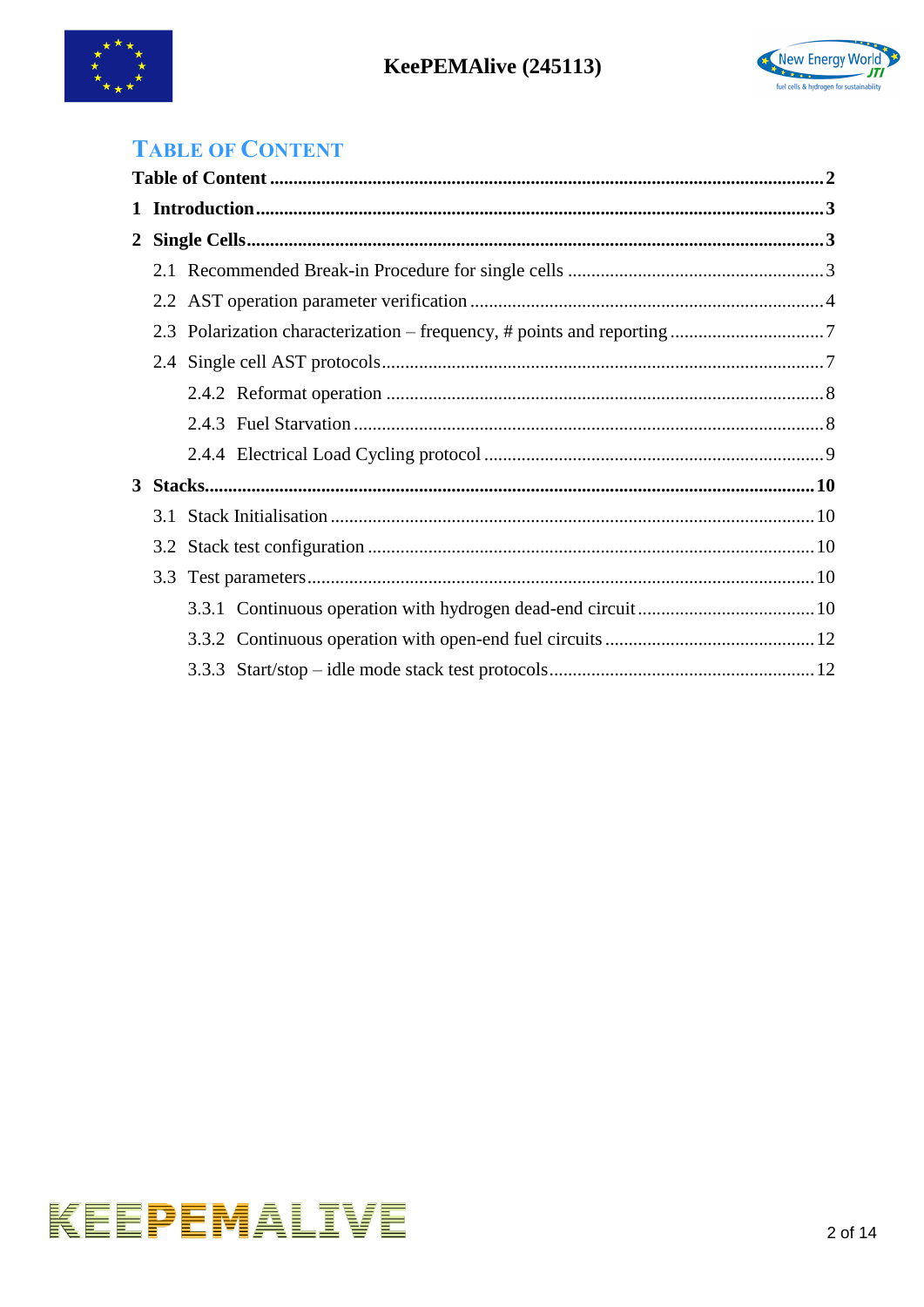



## <span id="page-2-0"></span>**1 INTRODUCTION**

The KeePEMAlive project aims at establishing improved understanding of degradation and failure mechanisms in low temperature PEM fuel cells for stationary applications. By establishing protocols reflecting real operating conditions and with system rather than component specific targets, a better understanding of degradation phenomena and their contribution to the overall degradation rate has been established.

In order to reach the lifetime target of +40,000 hours, lifetime prediction tools based on accelerated stress testing has to be established and the correlation between accelerated and real time degradation rates quantified.

In the KeePEMAlive project various configurations have been studied including single cells and stacks running on hydrogen and reformat. The aim was to find relevant procedure to highly accelerate the degradation mechanisms observed during µCHP applications and limit the testing-time required.

The initial set of multivariate  $AST<sup>1</sup>$  protocols defined in KeePEMAlive was revised at the end of the second project year where the need for reducing the number of protocols in the AST-program was evident to ensure high quality results as input to the modelling activity. Certain combinations of single cell operation parameters lead to non-stable operation (i.e., flooding or dehydration), thus requiring re-assessment and potential adjustment of the operation parameter settings (T, P, RH etc.). A set of verification experiments for each single cell AST protocol was therefore considered a pre-requisite for a successful revision of the AST program. Moreover, the fractional factorial design has also lead to challenges when it comes to interpretation of the results as confounding prevented us from distinguishing main effects from second order interactions. Thus, for some single cell protocols the full set of eight (8) experiments were needed. Last, but not least, the need for replicates was underlined to increase the reliability of the results. The applied protocols offers the opportunity to compare stack/and single cell test results. However, it is neither feasible nor relevant to copy all single cell tests to stack tests. Some tests are particularly relevant to carry out at stack level, as they will be strongly affected by inhomogeneous gas and current distribution. The number of stack tests is severely limited by the availability of stacks for testing. A careful selection of stack tests is therefore proposed in Section 3.

# <span id="page-2-1"></span>**2 SINGLE CELLS**

### <span id="page-2-2"></span>**2.1 Recommended Break-in Procedure for single cells**

A good break-in procedure is a prerequisite for reliable results. The following break-in procedure is recommended: Cycling between 0.35 and 0.75 V at 10 minute intervals for four (4) hours, at 65ºC and 80% RH, followed by at least 12 hours constant current (0.4 A/cm<sup>2</sup>) operation. Out of convenience, the BoT<sup>2</sup> shall be anywhere between 16 to 24 hours after the break-in procedure commenced. Following this break-in procedure the cell performance shall, for comparison, be evaluated at the break-in conditions (65ºC and 80% RH), prior to adjusting the operation parameters to the actual operation conditions for

<u>.</u>



<sup>&</sup>lt;sup>1</sup> AST: Accelerated Stress Test

 $2$  BoT: Beginning of Test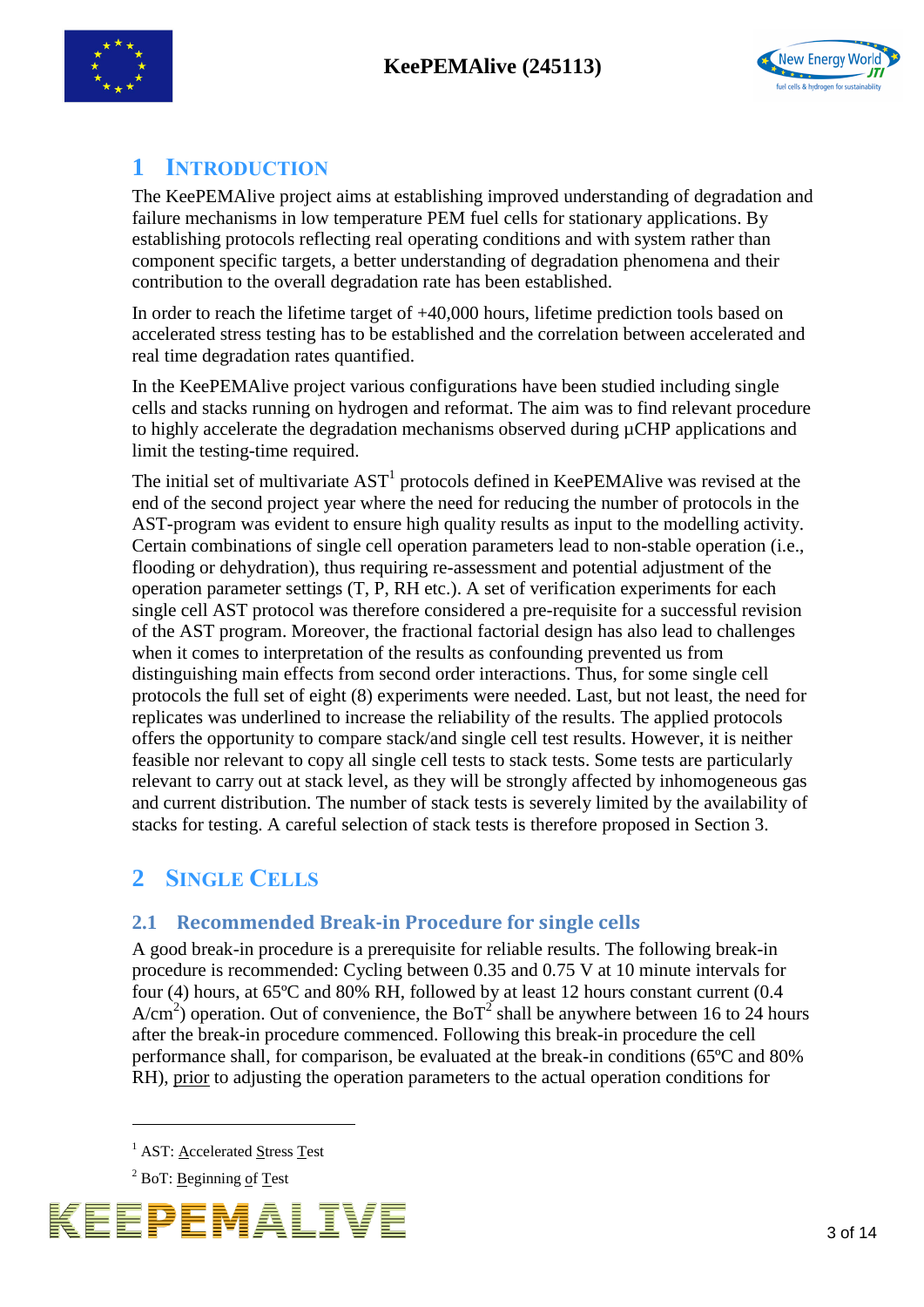



starting the individual ASTs. The performance characterization at BoT conditions shall then be performed under the specific AST protocol operation parameters!

## <span id="page-3-0"></span>**2.2 AST operation parameter verification**

The following four (4) stressing situations are highlighted as key stressors under typical stationary PEM fuel cells operating conditions (Table 1):

- Continuous operation (simulates winter  $\mu$ CHP profile)
- Reformate operation (CO exposure)
- Fuel starvation (hydrogen supply variation)
- Electrical load cycling (representing Fall / Spring µCHP profiles, OCV cycling – summer µCHP profile)

A prerequisite to succeed with the interpretation of results from ASTs is the ability to run all experimental conditions. If a certain combination of operation parameters leads to operation instabilities (i.e., flooding and de-hydration), the parameter settings must be adjusted accordingly, to tune parameters and thereby enter the stable operation regime.

The varying operation parameters are given in Table 2 and the parameter space is schematically depicted in Fig. 1. The sequence of how the operational stability of the Tests comprising Box 1 will be assessed is illustrated in [Fig. 2.](#page-4-0)

| <b>Stressing Situation</b>  | <b>Accelerated Stress</b>     | <b>Operation</b>                | <b>Variable Conditions</b>    |
|-----------------------------|-------------------------------|---------------------------------|-------------------------------|
|                             | <b>Test (AST)</b>             | <b>Mode</b>                     |                               |
| <b>Continuous Operation</b> | Water Management              | Constant                        | Cell Temperature              |
| [<]                         | $(i.e. 'Flooding')$ , $\mu$ - | <b>Current Density</b>          | <b>Relative Humidity</b>      |
|                             | CHP winter profile            | Operation -                     | <b>Current Density</b>        |
| $t/s$ ]                     |                               | monitoring cell                 | # of characterizations        |
|                             |                               | voltage                         |                               |
| <b>Reformate Operation</b>  | CO exposure                   | Constant                        | Cell Temperature              |
| [CO]                        |                               | <b>Current Density</b>          | Air bleed                     |
|                             |                               | Operation -                     | CO pulses (on/off)            |
| t[s]                        |                               | pulse wise feed                 |                               |
|                             |                               | of 20 ppm [CO]                  |                               |
| <b>Fuel Starvation</b>      | Sub-stoichiometric            | Constant                        | <b>Current Density</b>        |
|                             | <b>Hydrogen Supply</b>        | <b>Current Density</b>          | <b>Relative Humidity</b>      |
| Fuel<br>Stoich              |                               | Operation -                     | Cell Temperature              |
|                             |                               | cycled anode                    |                               |
| t[s]                        |                               | $(sub-)$                        |                               |
|                             |                               | stoichiometry                   |                               |
| <b>Load Cycling</b>         | Load Cycling                  | Switch between                  | <b>Relative Humidity</b>      |
| I[A]                        | (i.e. µ-CHP fall profile,     | low and high or<br>0 and medium | <b>Current Density levels</b> |
|                             | $\mu$ -CHP spring profile)    |                                 | Cell Temperature              |
| t[s]                        |                               | <b>Current Density</b>          |                               |
| I/A                         |                               |                                 |                               |
| OCV<br>$ _{OCV}$            | OCV cycling $(\mu$ -CHP       |                                 |                               |
| t[s]                        | summer profile)               |                                 |                               |

#### **Table 1 List of stressing conditions that are evaluated applying AST under specified operating mode and variable test conditions**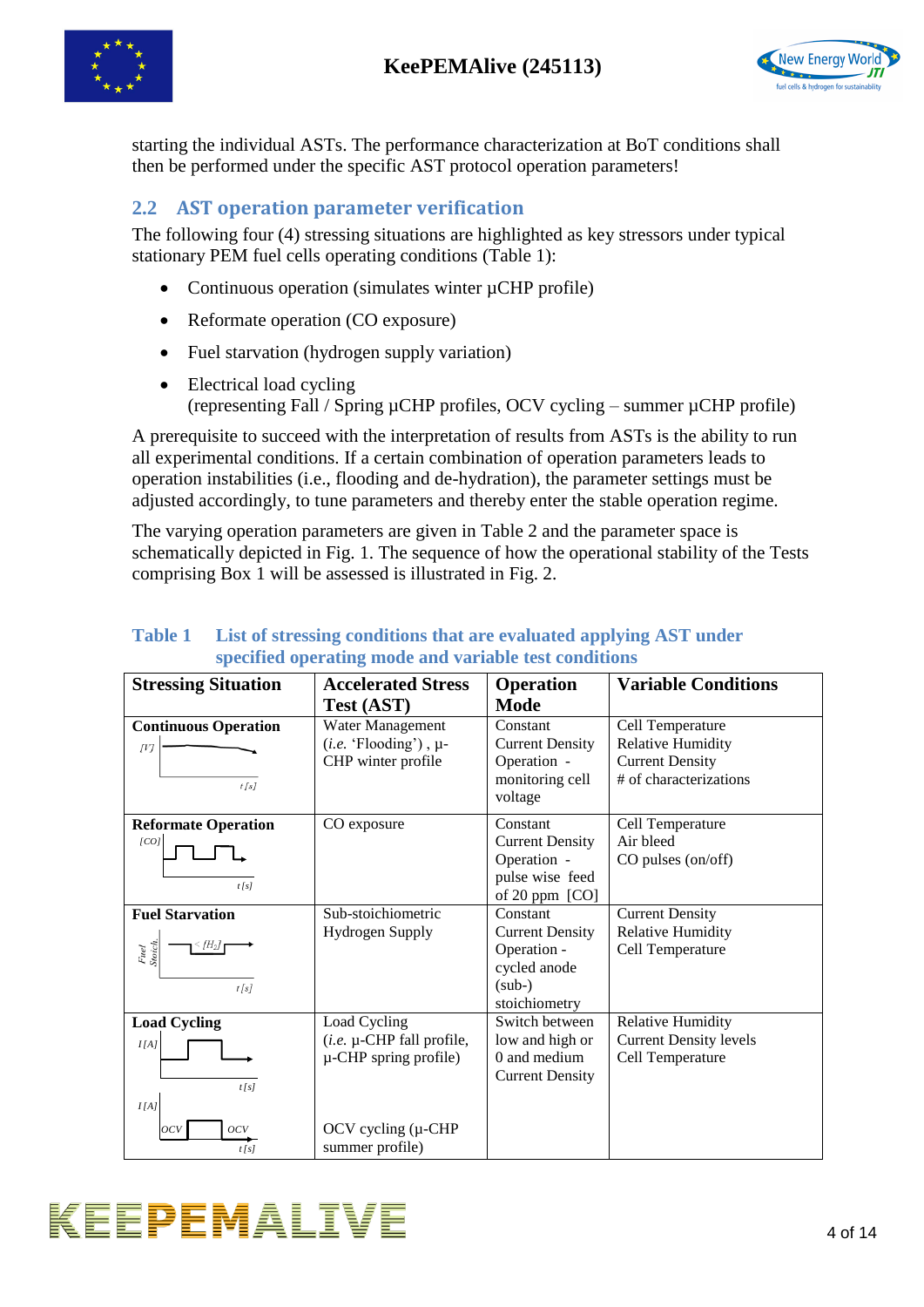



| <b>Test</b> | $T$ [°C] | %RH | <b>Current Density</b> | <b>Box</b> |
|-------------|----------|-----|------------------------|------------|
|             | 65       | 40  | 0.2                    |            |
| 2           | 65       | 40  | 0.6                    | 2          |
| 3           | 65       | 80  | 0.2                    | 2          |
|             | 65       | 80  | 0.6                    |            |
| 5           | 85       | 40  | 0.2                    | 2          |
| 6           | 85       | 40  | 0.6                    |            |
| 7           | 85       | 80  | 0.2                    |            |
|             | 85       | 80  | $0.6\,$                |            |

**Table 2 The operation parameters for the 2<sup>3</sup> experimental design with the boxed sets indicated for the Continuous operation ASTs.**



### **Fig. 1**

**Schematic illustration of parameter space for the 2 3 experimental designs, as shown in Table 2. "A" corresponds to Current density, "B" to Temperature, and "C" to Relative Humidity. Box 1 (Table 1) is given by the open spheres, and Box 2 by the coloured spheres.**



<span id="page-4-0"></span>**Fig. 2 Sequence for evaluating operation parameter settings for the tests comprising Box 1 for the ASTs of the Continuous operation protocol. The operation parameters for each Test shall be kept stable for 2 hours prior to the UI-curve measurements to ensure stable performance, or alternatively reveal the potential unstable performance at these parameter settings, leading to re-adjustment of operation parameters.**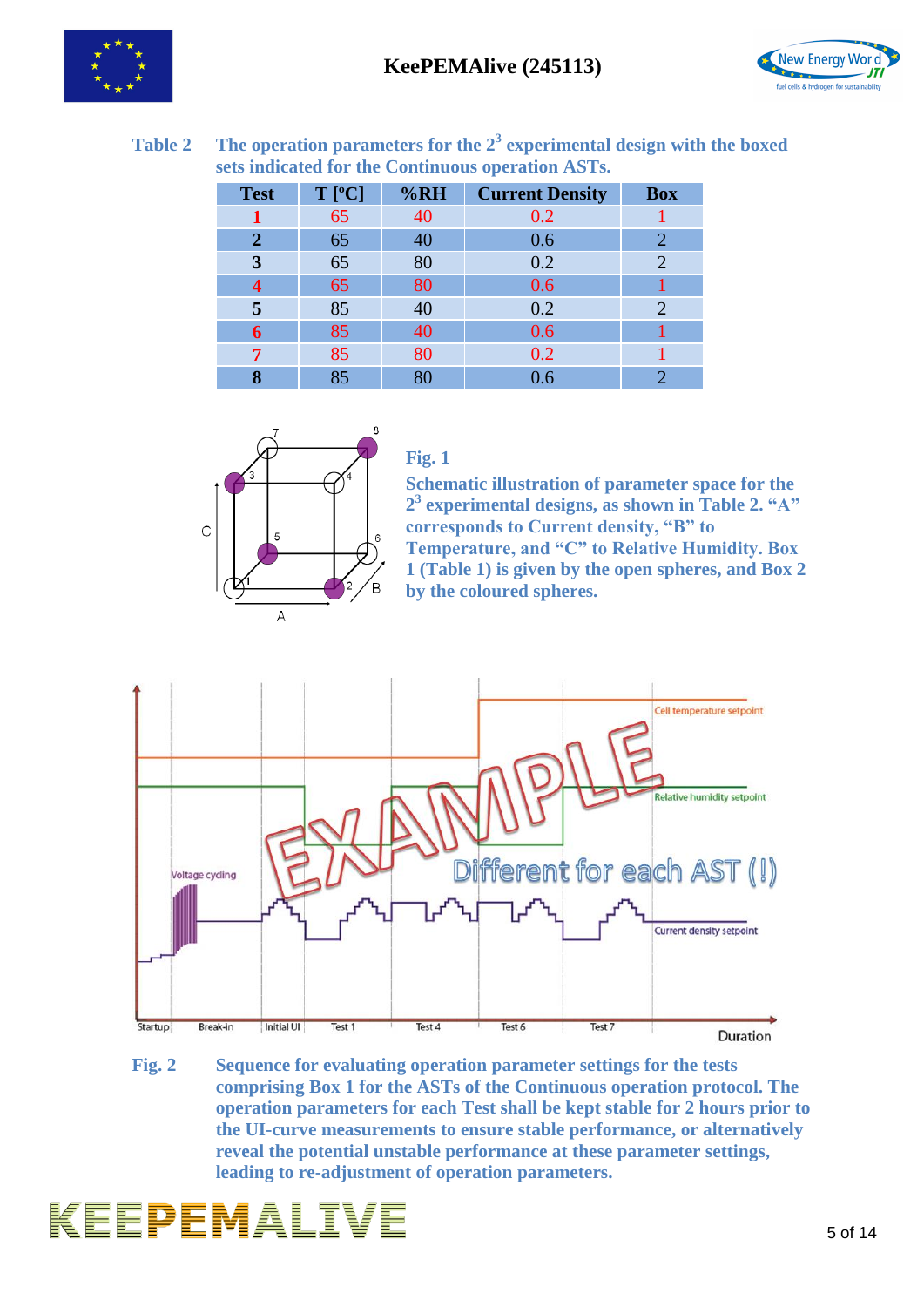



**Table 3 Voltage levels for the Polarization characterization each 24 hours for all AST-protocols including minimum time at each voltage. The potential hysteresis shall be revealed by measuring the Polarization curve both up and down. A minimum logging frequency of 0.1 Hz is required. To the right in the table, the format of UI-curve reporting is indicated [shaded cells].**

| <b>Cell</b><br><b>Voltage</b> | <b>Duration</b><br>[min] | <b>Region of the</b>                     |                   | <b>Average Current</b><br>density<br>$\left[\text{mA/cm}^2\right]$ |                   | <b>Standard deviation</b><br><b>Current density</b> |  |
|-------------------------------|--------------------------|------------------------------------------|-------------------|--------------------------------------------------------------------|-------------------|-----------------------------------------------------|--|
| [V]                           |                          | <b>Polarization</b><br>curve             | Whole<br>duration | Last 2<br>minutes                                                  | Whole<br>duration | Last 2<br>minutes                                   |  |
| <b>OCV</b>                    | $\overline{3}$           | N/A                                      |                   | $2 - 3$                                                            |                   | $2 - 3$                                             |  |
| 0.85                          | 3                        | Activation                               |                   | $2 - 3$                                                            |                   | $2 - 3$                                             |  |
| 0.80                          | 3                        | Activation                               |                   | $\overline{2} - 3$                                                 |                   | $\overline{2} - 3$                                  |  |
| 0.60                          | 5                        | Ohmic                                    |                   | $4 - 5$                                                            |                   | $\overline{4} - 5$                                  |  |
| 0.45                          | 5                        | Ohmic / Mass<br>transport<br>limitations |                   | $4 - 5$                                                            |                   | $4 - 5$                                             |  |
| 0.35                          | 10                       | Ohmic / Mass<br>transport<br>limitations |                   | $9 - 10$                                                           |                   | $9 - 10$                                            |  |
| 0.45                          | 5                        | Ohmic / Mass<br>transport<br>limitations |                   | $4 - 5$                                                            |                   | $4 - 5$                                             |  |
| 0.60                          | 5                        | Ohmic                                    |                   | $4 - 5$                                                            |                   | $4 - 5$                                             |  |
| 0.80                          | 3                        | Activation                               |                   | $2 - 3$                                                            |                   | $2 - 3$                                             |  |
| 0.85                          | 3                        | Activation                               |                   | $2 - 3$                                                            |                   | $2 - 3$                                             |  |
| <b>OCV</b>                    | 3                        | N/A                                      |                   | $2 - 3$                                                            |                   | $2 - 3$                                             |  |

Key points on the execution of the operation parameter verification experiments:

- 1) The Break-in procedure, as described in Section [2.1,](#page-2-2) shall be followed.
- 2) An Initial UI curve at the Break-in operation parameter settings shall then be obtained.
- 3) Stable operation of at least two hours is required before the UI characterization for each Test is made. The time required to obtain "stable" voltage may vary between tests.
- 4) No characterizations other than UI curves are required. Six distinct points on the UI-curve are required identical to those that will be used every 24 h for the actual AST-protocols (Section [2.3\)](#page-6-0).

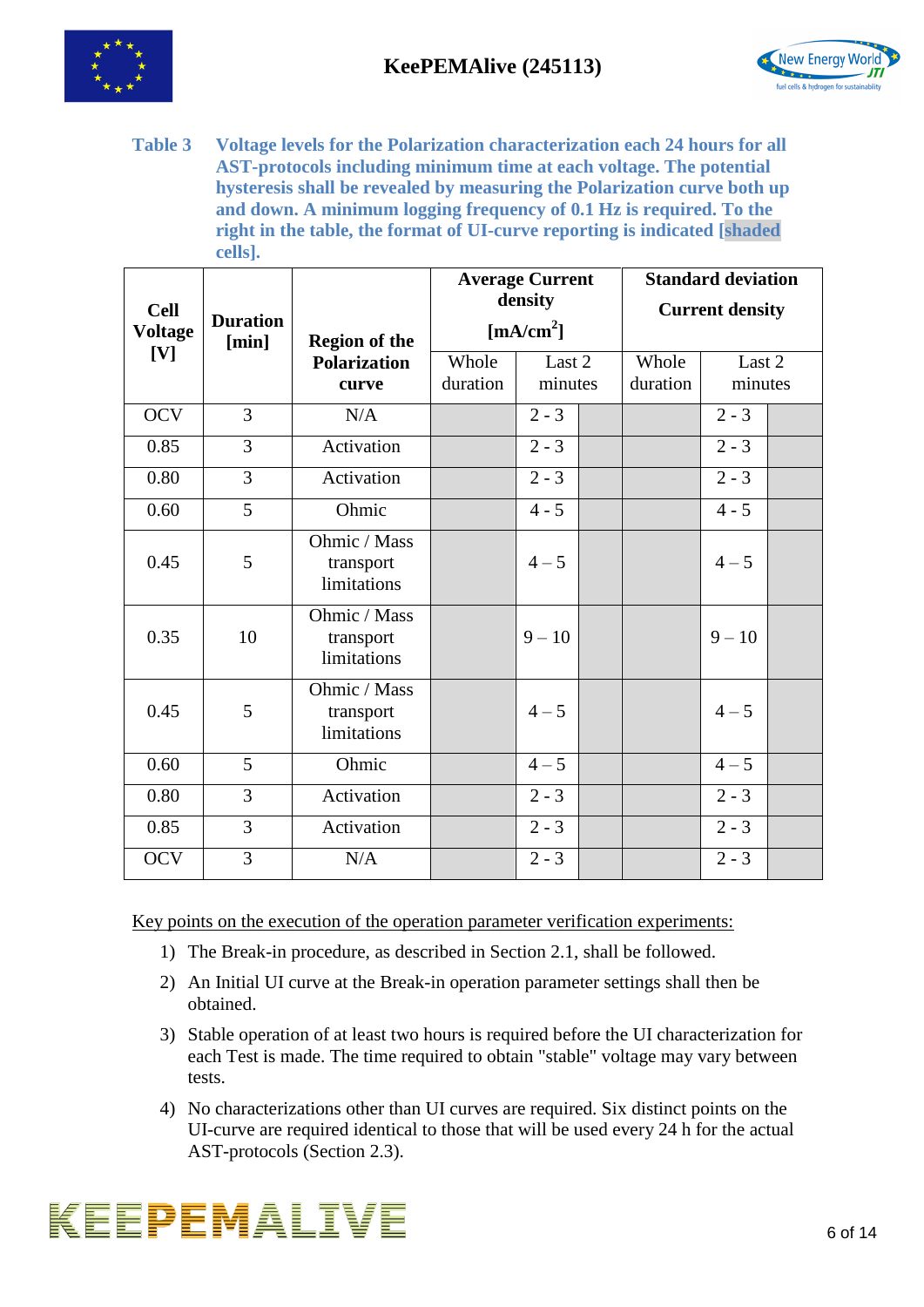



- 5) The sequence of tests execution is not fixed (example provided in [Fig. 2\)](#page-4-0). It may be convenient to choose a different sequence (i.e., it may be easier to change RH setpoint once then vary the temperature set-point) depending on your test station hardware specifications.
- 6) To induce a minimum of degradation it is recommended to minimize transients (i.e., between Test 4 to 6, [\(Fig. 2\)](#page-4-0)) by changing set-points in steps.
- 7) It is an absolute requirement to test all eight (8) combinations of parameter settings (Box 1 and Box 2) as input for the assessment and confirmation of the high and low levels of the parameters for the AST. The two Boxed sets of tests could be performed subsequently, supplementing the Tests shown in [Fig. 2](#page-4-0) (Box 1) with Tests 2, 3, 5 and 8 (Box 2), using the same MEA. In case of clear signs of degradation, a new, identical MEA shall be used.

### <span id="page-6-0"></span>**2.3 Polarization characterization – frequency, # points and reporting**

It is recommended to perform UI characterization every 24 hours at the operation conditions which are used for the specific AST, NOT going back to "standard" conditions. The rational is as follows: With this 24 hours frequency, changes in operational set-points back to the "standard" conditions (65ºC and 80% RH) every day will introduce gradients which will contribute significantly to degradation. The number of points for each UI curve shall be 6, chosen such that there are 2 points in the activation regions, 2 in the ohmic, and 2 in the mass transport region. To assure the 2 points in each region, the points are specified by the voltage (Table 3). A data logging frequency of  $>0.1$  Hz is recommended.

### <span id="page-6-1"></span>**2.4 Single cell AST protocols**

#### *2.4.1.1 Continuous operation*

The experimental conditions for the continuous operation AST protocol are listed in [Table](#page-6-2)  [4](#page-6-2) & 5.

#### <span id="page-6-2"></span>**Table 4 Overview of the constant gas conditions before and during execution of the Continuous Operation AST protocols.**

| Input         | <b>Anode</b>                   | <b>Cathode</b>       |
|---------------|--------------------------------|----------------------|
| Gas supply    | Hydrogen                       | Air                  |
| Stoichiometry | 1.5                            | 3.0                  |
| Backpressure  | $0.4$ (1.4 bar total pressure) | 0 (ambient pressure) |

**Table 5 Overview of the variable operating conditions before and during execution of Continuous Operation AST protocol.**

| <b>Variables</b>                   | Low Setting           | High Setting          |
|------------------------------------|-----------------------|-----------------------|
| <b>Current Density</b>             | $200 \text{ mA/cm}^2$ | $600 \text{ mA/cm}^2$ |
| Relative humidity, Anode & Cathode | 40%                   | 80%                   |
| <b>Cell Temperature</b>            | $65^{\circ}$ C        | $85^{\circ}$ C        |

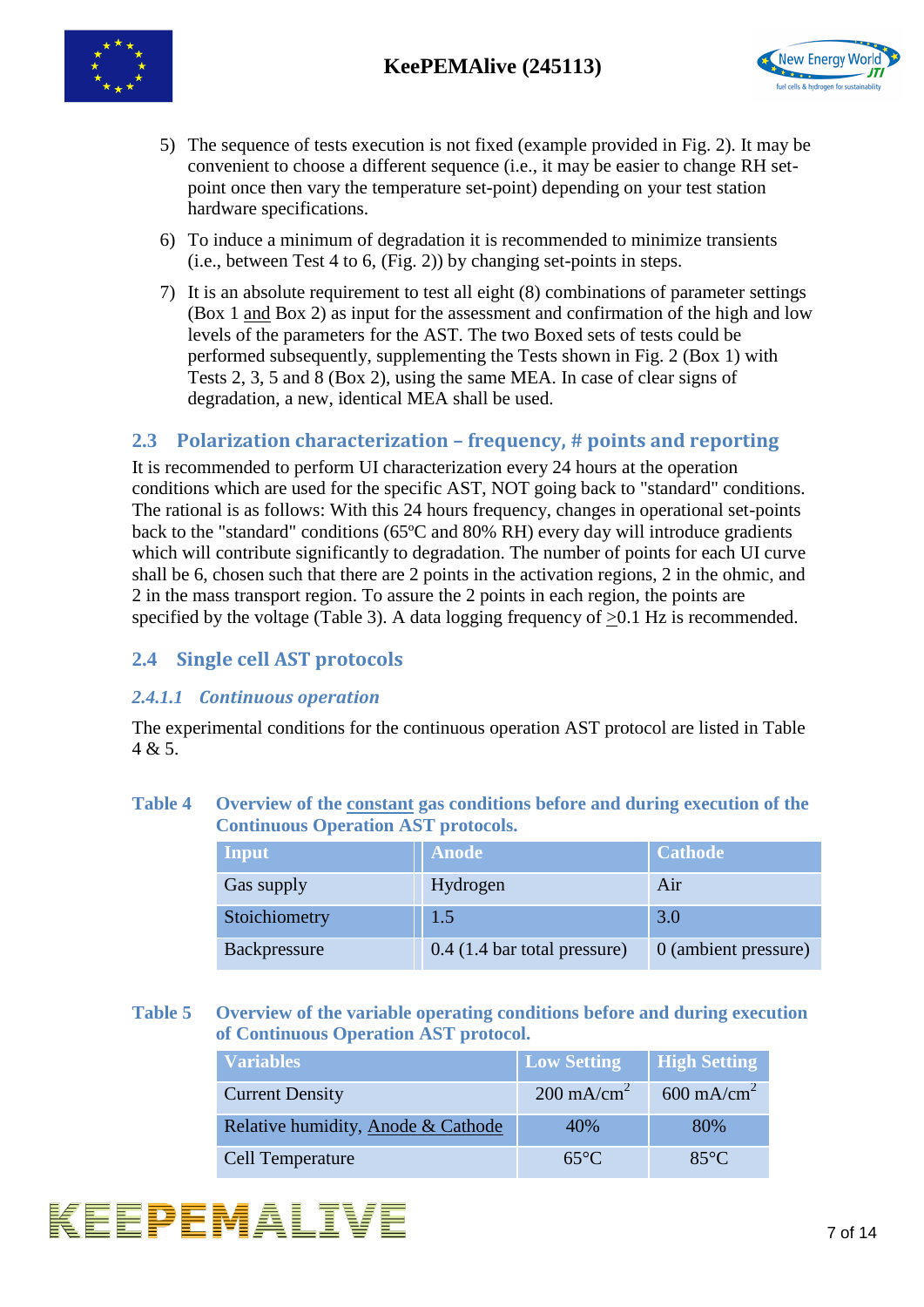



#### <span id="page-7-0"></span>**2.4.2 Reformat operation**

The constant conditions for the Reformat operation AST are shown in Table 6 and the variables in [Table 7.](#page-7-2)

**Table 6 Overview of the constant gas conditions before and during execution of the AST protocol on Reformate operation.**

| Input                                 | <b>Anode</b>           | <b>Cathode</b> |
|---------------------------------------|------------------------|----------------|
| Gas supply                            | Reformat fuel          | Air            |
| Relative humidity,<br>anode + cathode | 80%                    |                |
| Stoichiometry                         | 1.5                    | 3.0            |
| Backpressure                          | Ambient                | Ambient        |
|                                       | 20 ppm continuous flow |                |

<span id="page-7-2"></span>**Table 7 Overview of variable operating conditions before and during execution of the AST protocol on Reformate operation.**

| <b>Variables</b>       | <b>Low setting</b>    | <b>High setting</b>   |
|------------------------|-----------------------|-----------------------|
| Air bleed              | $0\%$                 | 3%                    |
| Cell temperature       | $65^{\circ}$ C        | $85^{\circ}$ C        |
| <b>Current Density</b> | $200 \text{ mA/cm}^2$ | $600 \text{ mA/cm}^2$ |

#### <span id="page-7-1"></span>**2.4.3 Fuel Starvation**

The best results for simulating fuel starvation have been obtained with constant gas supply and variation of the current load which leads to lower gas stoichiometries  $(\lambda < 1)$ . The cells are operated with a current density of 200 mA/cm<sup>2</sup> at the low setting (400 mA/cm<sup>2</sup> at high setting) at constant gas flows according to a stoichiometry of 1.5 for hydrogen and 3 for air in the recovery interval. The starvation interval is performed by increasing the current load to 333 mA/cm<sup>2</sup> and 666 mA/cm<sup>2</sup> respectively, resulting in a hydrogen stoichiometry of 0.9. The conditions for this AST protocol are shown in [Table 8](#page-7-3) & [Table 9.](#page-8-1)

#### <span id="page-7-3"></span>**Table 8 Overview of the constant gas conditions before and during execution of the Fuel Starvation AST protocol.**

| Input               | <b>Anode</b>                                                       | <b>Cathode</b>            |
|---------------------|--------------------------------------------------------------------|---------------------------|
| Anode stoichiometry | 0.9 for 10 seconds (fuel starvation) then 1.5 for 3 min (recovery) |                           |
| Gas supply          | Hydrogen                                                           | Air                       |
| Backpressure        | $0.4$ bar $(1.4$ bar total pressure)                               | Ambient (no backpressure) |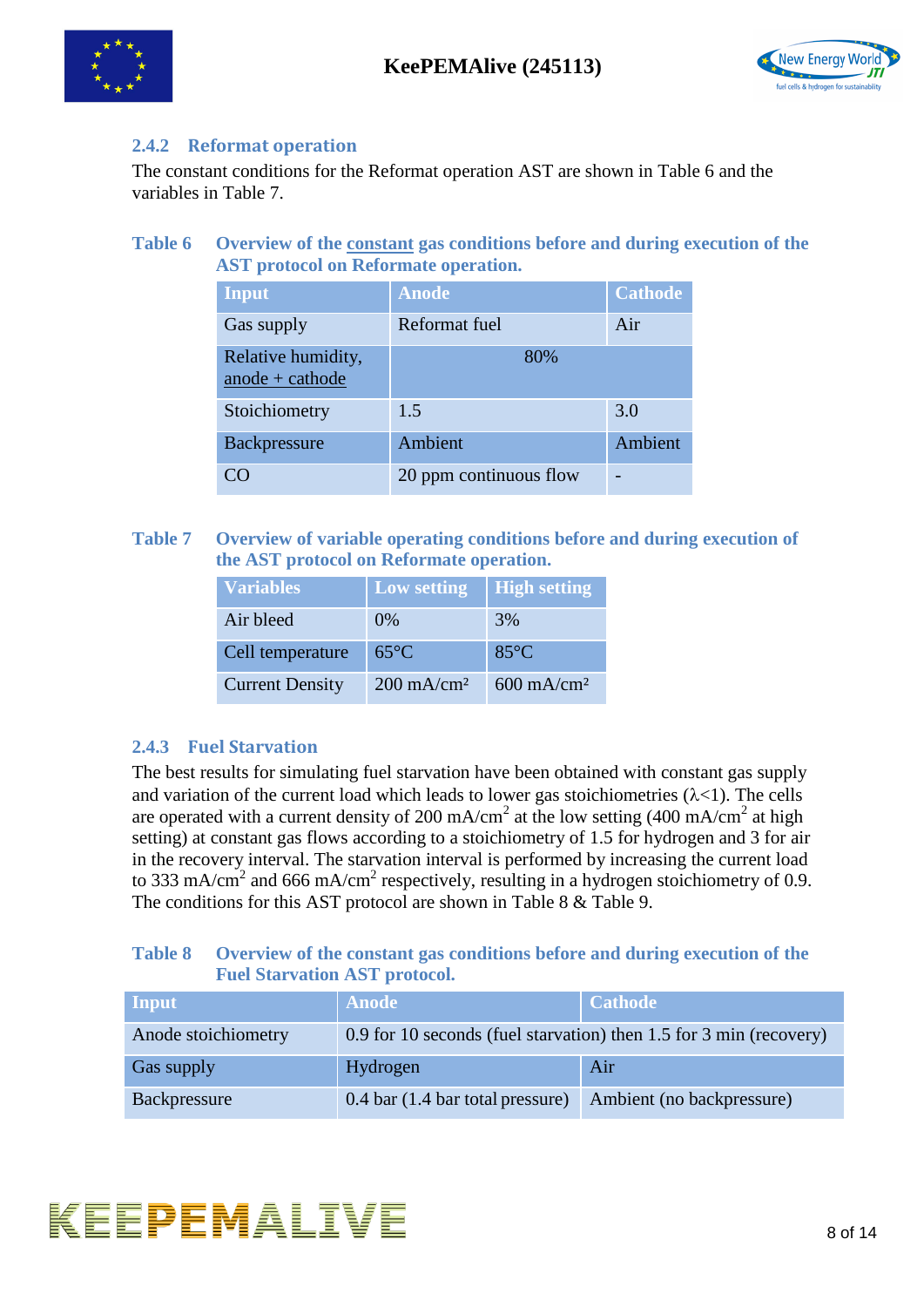



#### <span id="page-8-1"></span>**Table 9 Overview of variable operating conditions before and during execution of the Fuel Starvation AST protocol.**

| <b>Variables</b>                   | <b>Low setting</b>    | <b>High setting</b>   |
|------------------------------------|-----------------------|-----------------------|
| Relative humidity, cathode & anode | 40%                   | 80%                   |
| Cell temperature                   | $65^{\circ}$ C        | $85^{\circ}$ C        |
| <b>Current Density</b>             | $200 \text{ mA/cm}^2$ | $400 \text{ mA/cm}^2$ |

### <span id="page-8-0"></span>**2.4.4 Electrical Load Cycling protocol**

The aim of including this protocol was to highlight the influence of Fall & Spring period in typical µCHP operation, i.e., high load frequencies typically once a day. Critical variables are temperature, relative humidity and frequency of load change.

Current density is cycled between 200 and 600 mA/cm² (Mode cycle 1) and between 0 and 400 mA/cm² (Mode cycle 2) in order to evaluate the effect of excursions to OCV.

Under these conditions the amount of liquid water in the system will change affecting the mass transport, and the transient in potential at the cathode. Different duration of the voltage hold may also affect catalyst (support) properties and stability.

The variables to be used for the AST on Electric load cycling are shown in Table 11.

#### **Table 10 Overview of the constant gas conditions before and during execution of the Electrical Load Cycling AST protocol.**

| Input                    | Anode                | <b>Cathode</b>                    |
|--------------------------|----------------------|-----------------------------------|
| Gas supply               | Hydrogen             | Air                               |
| Stoichiometry            | 1.5                  | 3.0                               |
| Backpressure             | 0 (ambient pressure) | 0 (ambient pressure)              |
| Relative humidity, anode | 80% (65°C dew point) | $80\%$ (65 $\degree$ C dew point) |

#### **Table 11 Overview of variable operating conditions before and during execution of the Electrical Load Cycling AST protocol.**

| <b>Variables</b> | <b>Low setting</b>                                         | <b>High setting</b>                                 |
|------------------|------------------------------------------------------------|-----------------------------------------------------|
| Cycle frequency  | 1 cycle per hour                                           | 6 cycles per hour                                   |
| Current density  | Cycling between (Mode 2)<br>OCV and 400 mA/cm <sup>2</sup> | Cycling between (Mode 1)<br>200 and 600 or $mA/cm2$ |
| Cell temperature | $65^{\circ}C$                                              | $85^{\circ}$ C                                      |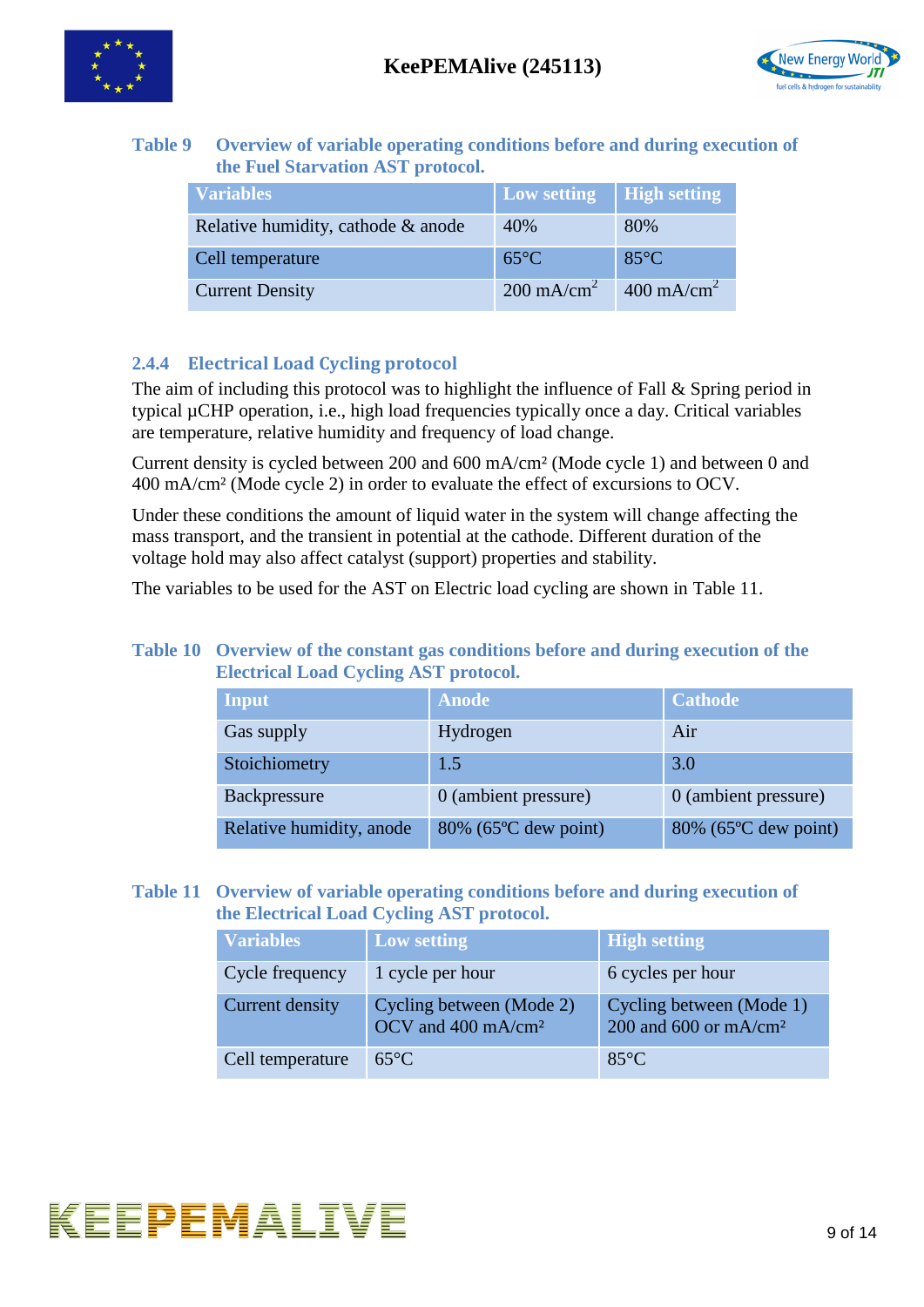



## <span id="page-9-0"></span>**3 STACKS**

When fuel cells are operated in a stack a range of new challenges are faced. There is a range of design criteria that may influence the lifetime of the stack. Important design criteria includes the chosen flow field pattern especially the pressure drop, fuel/air/cooling circuit configuration (U- or Z-flow), and the applied flow configuration (co-, counterand/cross-flow). Pure hydrogen fuelled stacks/systems are normally operated in dead-end hydrogen mode to optimise the efficiency, while reformate systems are operated in open end fuel configuration  $(\lambda=1.2-1.3)^3$ . The tests described in the previous part are also relevant for the stack of fuel cells, but it is relative costly to test fuel cell stacks. The stack tests therefore needs to be designed to evaluate the properties related to the stack rather than the individual cell. Some of the suggested tests are straightforward experiments under normal operating conditions, where the initial degradation rate is evaluated. These tests are not real ASTs but serve as a means of comparison to the single cell test and it is hereby established how well the fuel cells perform under real operating conditions compared to the single cell model system.

## <span id="page-9-1"></span>**3.1 Stack Initialisation**

All stacks shall be properly initialised and performance characterised prior to execute the test protocols outlined. The single cell break-in procedure (section2.1, ibid) is also recommended for stacks.

## <span id="page-9-2"></span>**3.2 Stack test configuration**

From literature it is well known that the optimum flow pattern for a fuel cell stack is Zflow, where the air/fuel enters in one end and exits in the other. It may, however, be very convenient for practical reasons to operate the fuel cell stack in U-flow configuration e.g. at the cathode as reel-life systems most often is equipped with passive humidifiers where the incoming air-stream is being heated and water-exchanged by the exhaust air-stream.

Fuel cell stacks aimed for stationary applications are commonly liquid cooled. In such stacks may a U-flow cooling circuit configuration trap air inside the stack given rise to hot spots. All experiments shall therefore be made with the cooling circuit in a Z-flow configuration, where the liquid enters the stack at the bottom.

## <span id="page-9-3"></span>**3.3 Test parameters**

# <span id="page-9-4"></span>**3.3.1 Continuous operation with hydrogen dead-end circuit**

The real-life experience from the Vestenskov $4$  field test program has shown that the pure hydrogen dead-end operation causes cross-over development at the hydrogen inlet. The implementation of a reinforced membrane and optimisation of the fuel circuit have proven beneficial for the durability in Vestenskov. However, the effects needs to be quantified and further improvements are possible. The test protocol is outlined in Table 12 the defined stressors concerns the purge strategy. The test hours needs to be minimum 1,000 hours per stressor to map out the effects.

<sup>4</sup> Cf. Thor Anders Aarhaug et al. (2012): *Identification of detrimental conditions*. KeePEMAlive internal report D5.2



<u>.</u>

<sup>3</sup> Cf. Grahl-Madsen et al. (2010): *Overview of real-life operation*. KeePEMAlive. internal report D1.1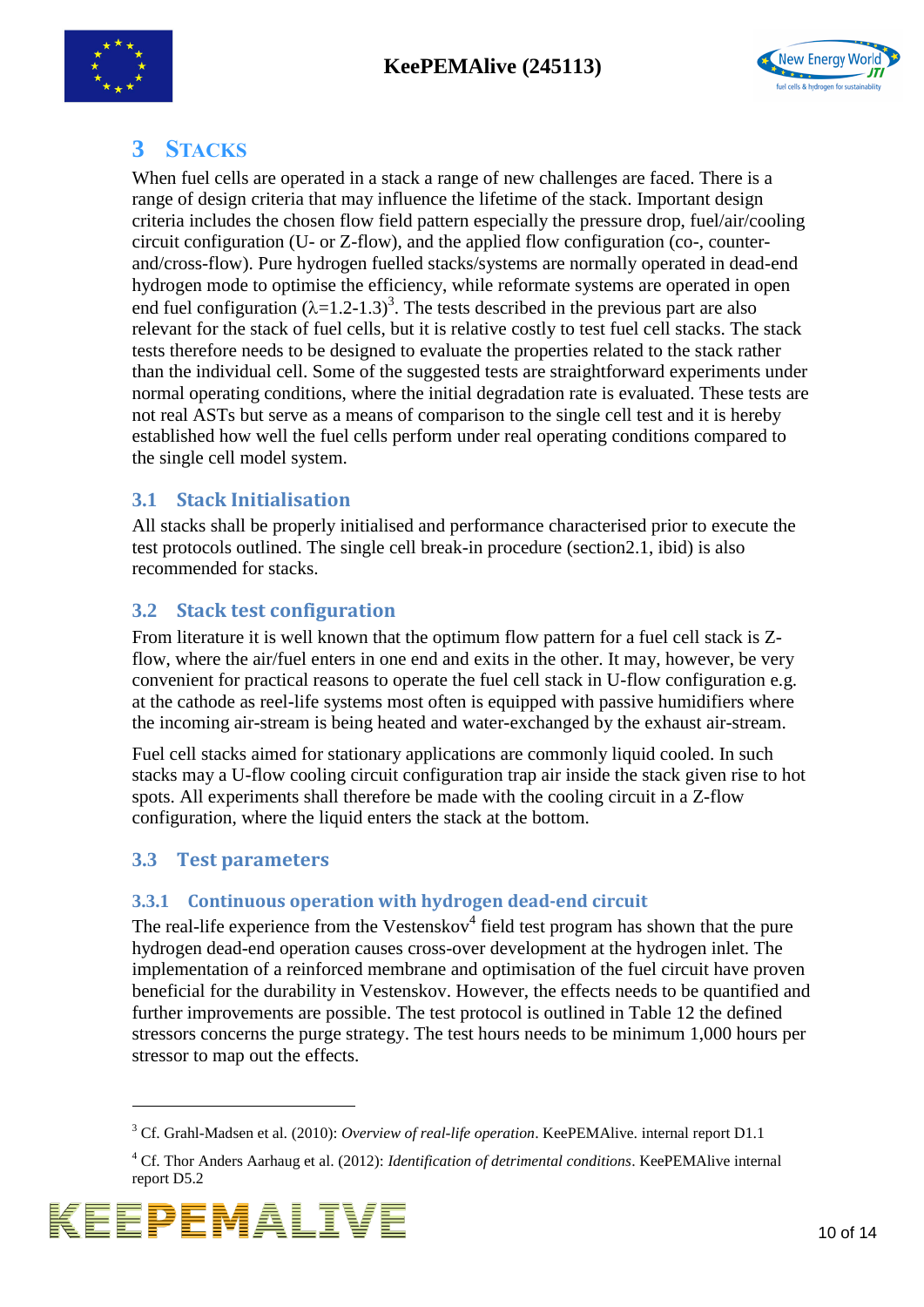



#### **Table 12 Stack configuration and the dead-end pure hydrogen test protocol.**

| Input                     | <b>Anode</b>                                                                                                                                                                              | <b>Cathode</b>                          |
|---------------------------|-------------------------------------------------------------------------------------------------------------------------------------------------------------------------------------------|-----------------------------------------|
| Gas supply                | Hydrogen                                                                                                                                                                                  | Air                                     |
| Stoichiometry             | Stressor:<br>Regular purge for $\frac{1}{2}$ s.<br>$\bullet$<br>every 120 s<br>Purge controlled by min.<br>cell voltage. Purge for $\frac{1}{2}$ s<br>when min. $U_{\text{Cell}}$ <600 mV | 2.5                                     |
| Backpressure              | $0.4$ (1.4 bar pressure) except in<br>purge mode                                                                                                                                          | 0 (ambient<br>pressure)                 |
| Circuit                   | Z-flow<br>Co-flow with cooling water                                                                                                                                                      | U-flow<br>Co-flow with<br>cooling water |
| Cooling water temperature | $T: 65^{\circ}C$                                                                                                                                                                          |                                         |
| <b>Current density</b>    | $400 \text{ mA/cm}^2$                                                                                                                                                                     |                                         |
| Test hours:               | 1,000 hours per stressor                                                                                                                                                                  |                                         |
| Relative humidity         | $65^{\circ}$ C dew point                                                                                                                                                                  | 65°C dew point                          |
| Characterization:         | <b>IU</b> at BoL<br>IU every after every 250 test hours<br><b>IU</b> at EoT<br>At EoT: Leak test & MEA post mortem analysis                                                               |                                         |

### **Table 13 Overview of the open-end hydrogen fuelled continuous stack test protocol.**

| <b>Input</b>              | <b>Anode</b>                                                                                                            | <b>Cathode</b>                       |
|---------------------------|-------------------------------------------------------------------------------------------------------------------------|--------------------------------------|
| Gas supply                | Hydrogen                                                                                                                | Air                                  |
| Stoichiometry             | 1.2                                                                                                                     | 2.5                                  |
| Backpressure              | 0 (ambient pressure)                                                                                                    | 0 (ambient pressure)                 |
| Circuit                   | $Z$ -flow<br>Co-flow with cooling water                                                                                 | U-flow<br>Co-flow with cooling water |
| Relative humidity         | Dew point 65°C                                                                                                          | Dew point 65°C                       |
| Cooling water temperature | $T: 65^{\circ}C$                                                                                                        |                                      |
| Current density           | $400 \text{ mA/cm}^2$                                                                                                   |                                      |
| Test hours:               | 1,000                                                                                                                   |                                      |
| Characterization:         | IU at BoL<br>IU every after every 250 test hours<br><b>IU</b> at EoT<br>At EoT: Leak test at & MEA post mortem analysis |                                      |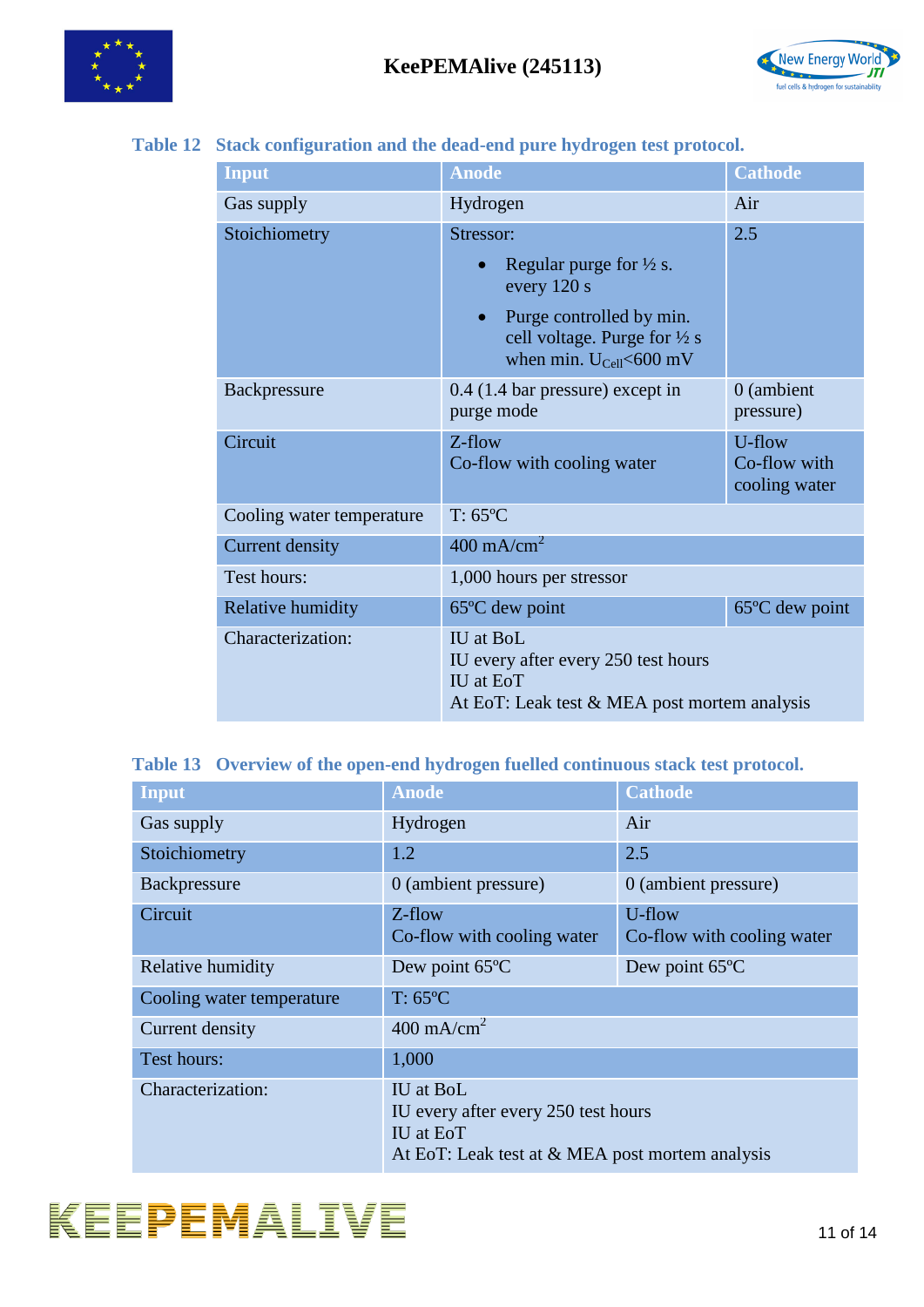



#### **Table 14 Overview of the open-end reformate fuelled continuous stack test protocol.**

| <b>Input</b>                 | <b>Anode</b>                                                                                                                | <b>Cathode</b>                       |
|------------------------------|-----------------------------------------------------------------------------------------------------------------------------|--------------------------------------|
| <b>Stack orientation</b>     | Vertical with air in- and outlet in the bottom                                                                              |                                      |
| Gas supply                   | $73\%$ H <sub>2</sub> , 19% CO <sub>2</sub> , 8% N <sub>2</sub> and<br>20 ppm CO                                            | Air                                  |
| Stoichiometry                | 1.2                                                                                                                         | 2.5                                  |
| <b>Backpressure</b>          | 0 (ambient pressure)                                                                                                        | 0 (ambient pressure)                 |
| Circuit                      | Z-flow<br>Co-flow with cooling water                                                                                        | U-flow<br>Co-flow with cooling water |
| Relative humidity            | Dew point 65°C                                                                                                              | Dew point 65°C                       |
| Cooling water<br>temperature | $T: 65^{\circ}C$                                                                                                            |                                      |
| <b>Current density</b>       | $400 \text{ mA/cm}^2$                                                                                                       |                                      |
| Test hours:                  | 1,000                                                                                                                       |                                      |
| Characterization:            | <b>IU</b> at BoL<br>IU every after 250 every test hours<br><b>IU</b> at EoT<br>At EoT: Leak test & MEA post mortem analysis |                                      |

#### <span id="page-11-0"></span>**3.3.2 Continuous operation with open-end fuel circuits**

The continuous operation tests are straightforward experiments under normal operating conditions, where the initial degradation rate is evaluated. Two protocols are defined for continuous operation one for pure hydrogen operation (Table 13) and one for reformate operation (Table 14).

#### <span id="page-11-1"></span>**3.3.3 Start/stop – idle mode stack test protocols**

Another very important issue for the fuel cell stack is the start/stop strategy and any actions necessary in the standby period. A fuel cell stack or μCHP set-up may be started up according to a range of different schemes. In this context it is very important to realise the consequences of the chosen schemes and optimise the strategy. The start-up strategy will partly depend on the choice of idle-mode strategy that again is closely linked to the chosen close down procedure, thus all three strategies needs to be considered jointly.

The system needs to be shut down as gently as possible and several considerations have to be taken when issues during operation or due to lack in demand for heat<sup>5</sup> require this.

As the system is stopped hydrogen and oxygen is still present in the setup. This situation has some unfortunate consequences as OCV is known to degrade the membrane and cyclic cell voltage in the high voltage range is known to cause catalyst particle agglomeration.

 $<sup>5</sup>$  The fuel cell systems in the field test at Vestenskov, Denmark, are regulated on heat demand.</sup>



1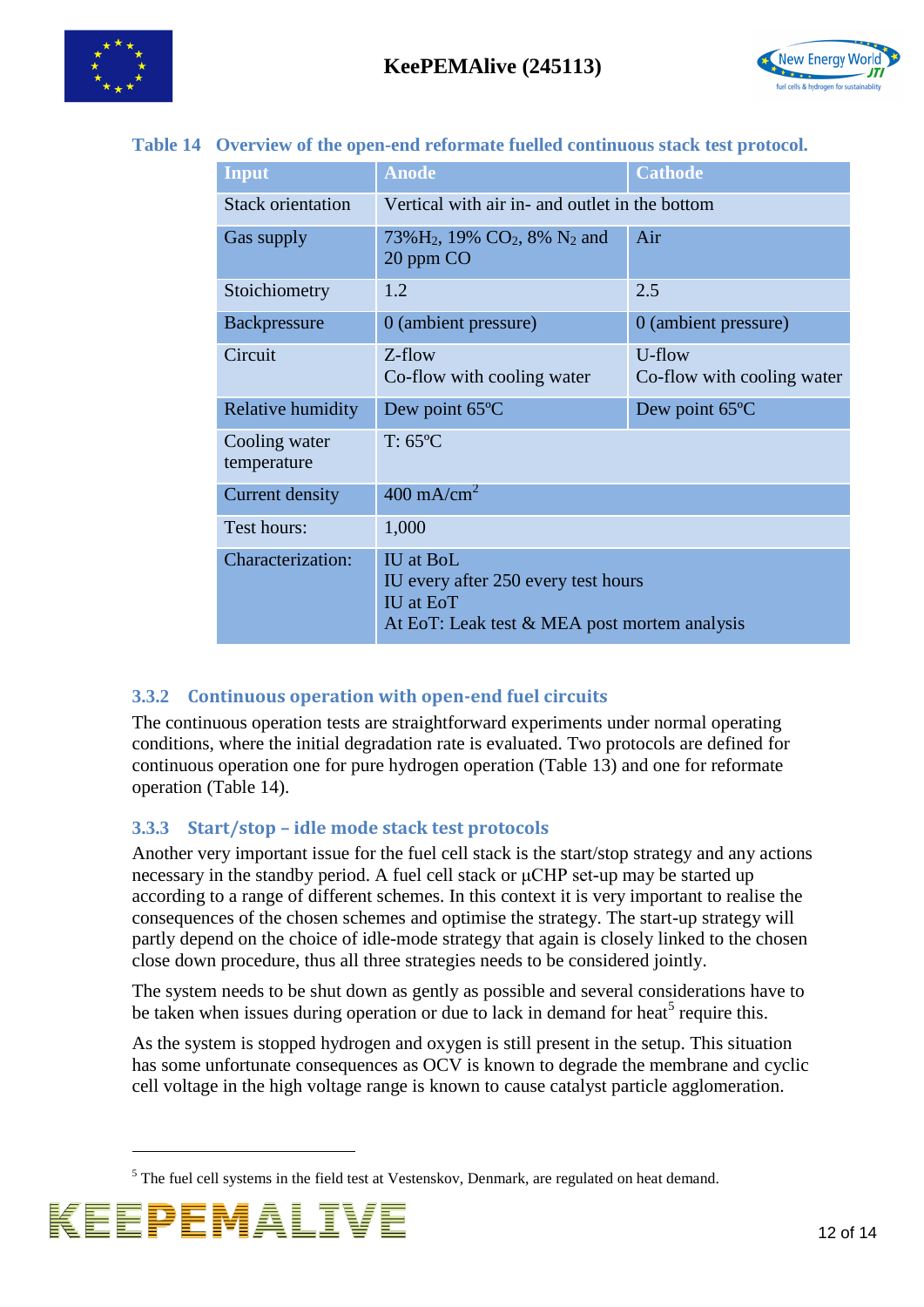



During operation the μCHP set-up will at times be out of operation e.g. due to lack of heat demand or if operated according to smart grid. During these stand by periods the stack may dry out or in other ways degrade. Three test protocols (Tables 16-18) have been developed to quantify a simple start-stop/idle-mode, a controlled start-stop/ idle-mode, and an emergency start-stop/idle-mode.

| <b>Input</b>              | <b>Anode</b>                                                                                                         | <b>Cathode</b>                       |  |
|---------------------------|----------------------------------------------------------------------------------------------------------------------|--------------------------------------|--|
| <b>Stack orientation</b>  | Vertical with air in- and outlet in the bottom                                                                       |                                      |  |
| Gas supply                | Hydrogen                                                                                                             | Air                                  |  |
| Stoichiometry             | $1.2$ (Open-end)                                                                                                     | 2.5                                  |  |
| Backpressure              | 0 (ambient pressure)                                                                                                 | 0 (ambient pressure)                 |  |
| Circuit                   | $Z$ -flow<br>Co-flow with cooling water                                                                              | U-flow<br>Co-flow with cooling water |  |
| Relative humidity         | Dew point 65°C                                                                                                       | Dew point 65°C                       |  |
| Cooling water temperature | $T: 65^{\circ}C$                                                                                                     |                                      |  |
| Current density           | $400 \text{ mA/cm}^2$                                                                                                |                                      |  |
| Characterization:         | IU at BoL<br>IU every after 25 start/stop cycles<br><b>IU</b> at EoT<br>At EoT: Leak test & MEA post mortem analysis |                                      |  |

#### **Table 15 Common test parameters for the start/stop protocols (Table 16-18).**

#### **Table 16 The simple start/stop test protocols.**

| <b>Step</b>    | <b>Parameter</b>                         | <b>Anode</b>                                                                                                                                                                | <b>Cathode</b>                                                                                              |
|----------------|------------------------------------------|-----------------------------------------------------------------------------------------------------------------------------------------------------------------------------|-------------------------------------------------------------------------------------------------------------|
| 1              | <b>Stack loaded</b>                      | 0.4 A/cm <sup>2</sup> for 1 hour (cf. Table 15)                                                                                                                             |                                                                                                             |
| 2              | Simple shutdown/<br>idle mode conditions | $H_2$ -flow stopped, but $H_2$ is left<br>in the fuel circuit at 100<br>mbar(g). The in- $\&$ outlets are<br>blocked                                                        | Air supply is stopped, $O_2$<br>slowly consumed. The in- $\&$<br>outlets are blocked at ambient<br>pressure |
| 3              | Time                                     | Time in idle mode: 5 hours                                                                                                                                                  |                                                                                                             |
| $\overline{4}$ | Start-up                                 | Feed gases corresponding to $0.4$ A/cm <sup>2</sup> are supply<br>Min. OCV $>0.9$ V for 30 s<br>Current increased to 0.4 A/cm <sup>2</sup> by 0.1 A/cm <sup>2</sup> per min |                                                                                                             |
| $1/5$ .        |                                          | Repeat step 1-4 in total 100 times                                                                                                                                          |                                                                                                             |
|                | Characterization:                        | <b>IU</b> at BoL<br>IU every after every 25 cycles (step 1-4)<br><b>IU</b> at EoT<br>At EoT: Leak test & MEA post mortem analysis                                           |                                                                                                             |